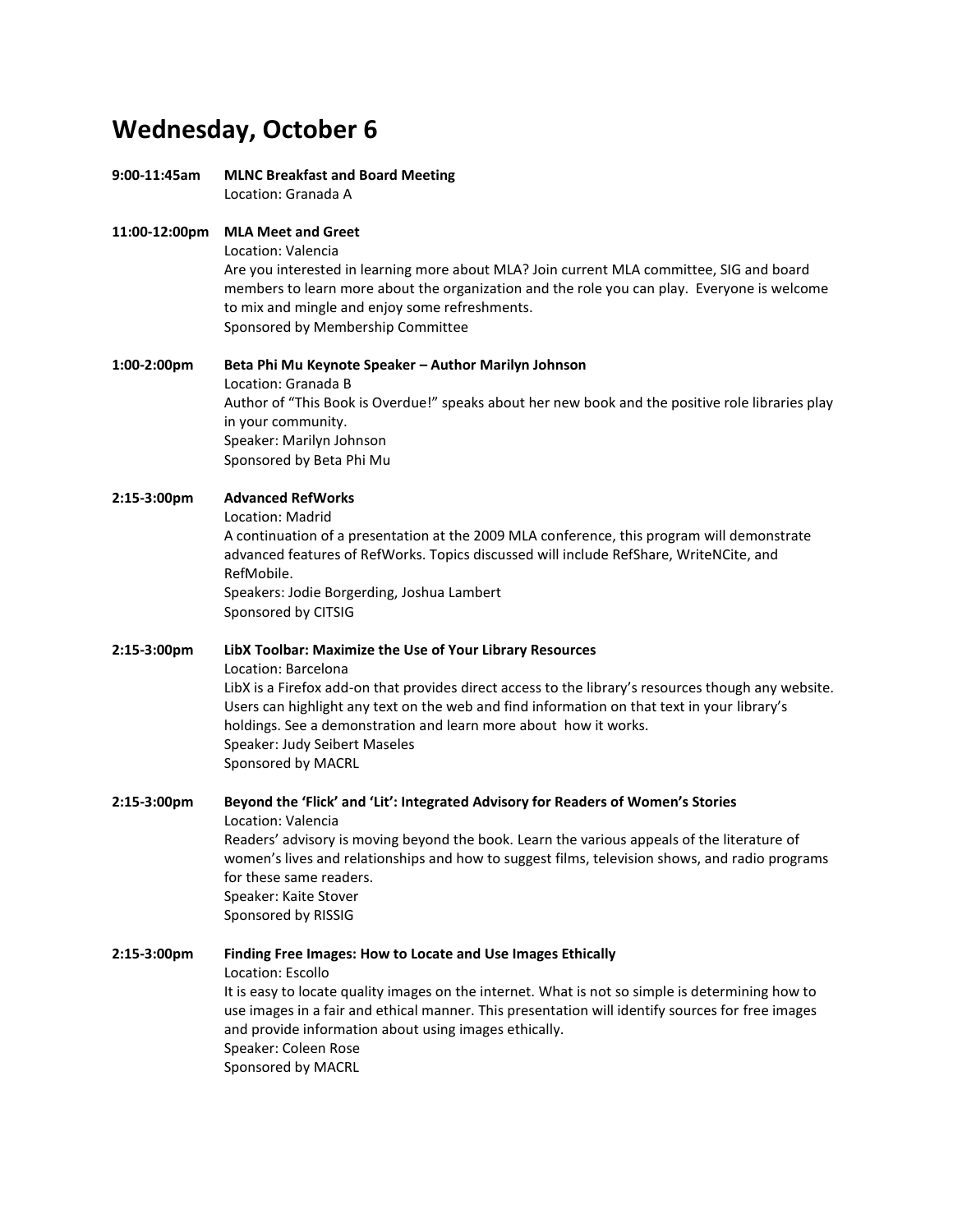## **2:15-3:00pm New or Old: Getting Out There on the Job Market** Location: Lookout How to approach hunting for the right position whether one is a new graduate from library school or a more seasoned librarian looking for a new opportunity. Speakers: Neosha Mackey, Ann Riley, and Bonnie Postlewaite Sponsored by MACRL, PEERSIG **2:15-3:00pm Mega Database Review: How to Have What You Want and Want What You Have** Location: Sea Chase Webster University staff members share their method for assessing their large collection of databases in order to maximize return on investment. Speakers: Mary Anne Erwin and Emily Scharf Sponsored by MACRL **2:15-3:00pm What's Hot in Young Adult Fiction and Non-fiction** Location: Marabella A Teen librarian and blogger Sarah Bean Thompson will present new and forthcoming teen books and tell how to keep up with new titles using book blogs. Speaker: Sarah Bean Thompson Sponsored by YASIG **2:15-3:00pm NewsBank News Personal Research Manager** Location: Terrace III NewsBank is introducing a great new feature – the Personal Research Manager. This tool allows each user to setup their own folder within NewsBank to save searches and articles, set up email alerts and more. The instructor will demonstrate these new features and show you how to set up your own free account in NewsBank. Sponsored by MOREnet **3:15-4:00pm Cataloging Audiovisual Materials: Tools of the Trade** Location: Madrid An overview of the educational, training, and reference resources that can be used when cataloging audiovisual materials. Appropriate for less experienced catalogers of AV materials. Speaker: Amy Pennington

Sponsored by TSSIG

**3:15-4:00pm Innovative Ways Patrons Can Ask a Librarian Using IM, Texting, Twitter, and VoIP** Location: Barcelona Overview of using low-cost internet messaging services in library reference services. Participants will come away with new ideas for how to expand their reference services and meet the patrons where they are: online. Speaker: Danielle Theiss-White Sponsored by MACRL

## **3:15-4:00pm Competitive Reading**

Location: Valencia

Two public librarians talk about their experience getting staff members to read more, to discuss books more, and become more comfortable with being Readers' Advisors all while trying to win valuable prizes.

Speakers: Christa van Herreweghe, Patrick Wall Sponsored by RISSIG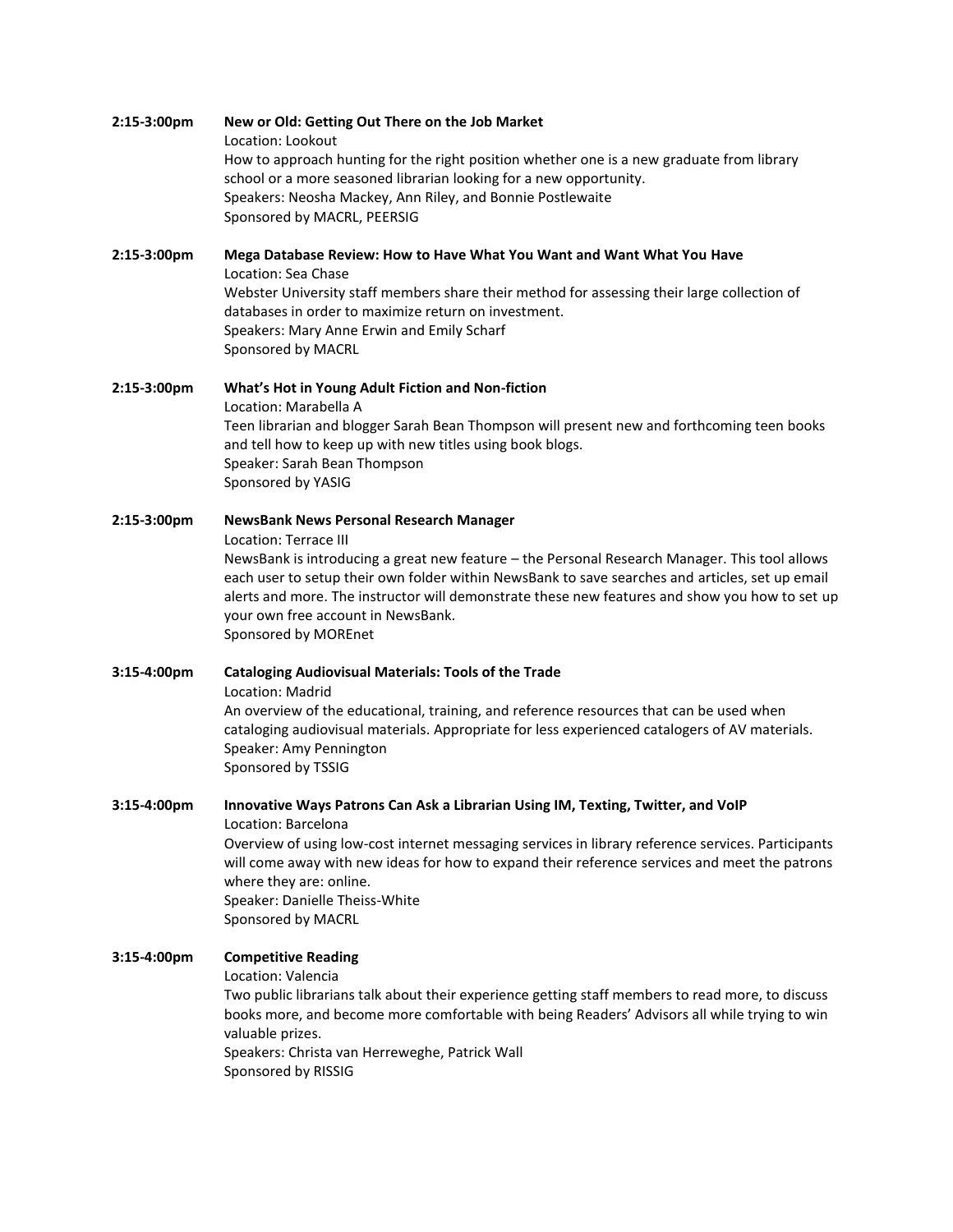## **3:15-4:00pm How Do You Get Others to Do What You Want? Leadership in the Library** Location: Escollo A panel of three library directors from a variety of sizes and types of libraries across Missouri offer their insights on leadership and lead an audience discussion. Speakers: Shirley Baker, Laura Rein, Steven Potter Sponsored by PLD and MACRL

**3:15-4:00pm Do You Have a Recipe for a Cactus Leaf?** Location: Lookout Gloria Tibbs, UMKC Reference Librarian, posed the above question to her staff after a weekly trip to her grocery store. Learn how the answers to this question lead to the formation of UMKC University Libraries Cultural Celebrations Committee. Speaker: Gloria Tibbs Sponsored by MACRL

- **3:15-4:00pm Energize Your Library Board** Location: Sea Chase Are you thinking about conducting board training? Planning for a board retreat? Help your board members carry out their role in your organization by sharing your knowledge, skills, and vision for the library's future direction. Speaker: Tracy Rochow Byerly Sponsored by PEERSIG, PLD
- **3:15-4:00pm Using Building Blocks in Storytime** Location: Marabella A A brief history and description of the Missouri Building Blocks Picture Book Award. We will discuss each of the ten nominees for 2010 and provide ideas for how to use these books in storytimes. Speaker: Ron Freeman Sponsored by CSRT Building Block Committee
- **3:15-4:00pm Learning Express Library** Location: Terrace III This resource is designed to help people succeed on the tests they must pass to gain citizenship, improve their testing skills or to further their education or career. Learn more about its features at this session. Sponsored by MOREnet
- **4:00-5:00pm MLA Task Force Meeting** Location: Granada B

## **5:00-6:30pm Exhibitor Reception**

Join our vendors for hors d'oeuvres and drinks. Learn about the great products on display, network with peers, and say hello to old friends. Location: Exhibit Hall

**6:30-8:30pm MLA Divisions Dinner** Location: Granada A Speaker: John Gillispie Sponsored by MLA Conference Coordinators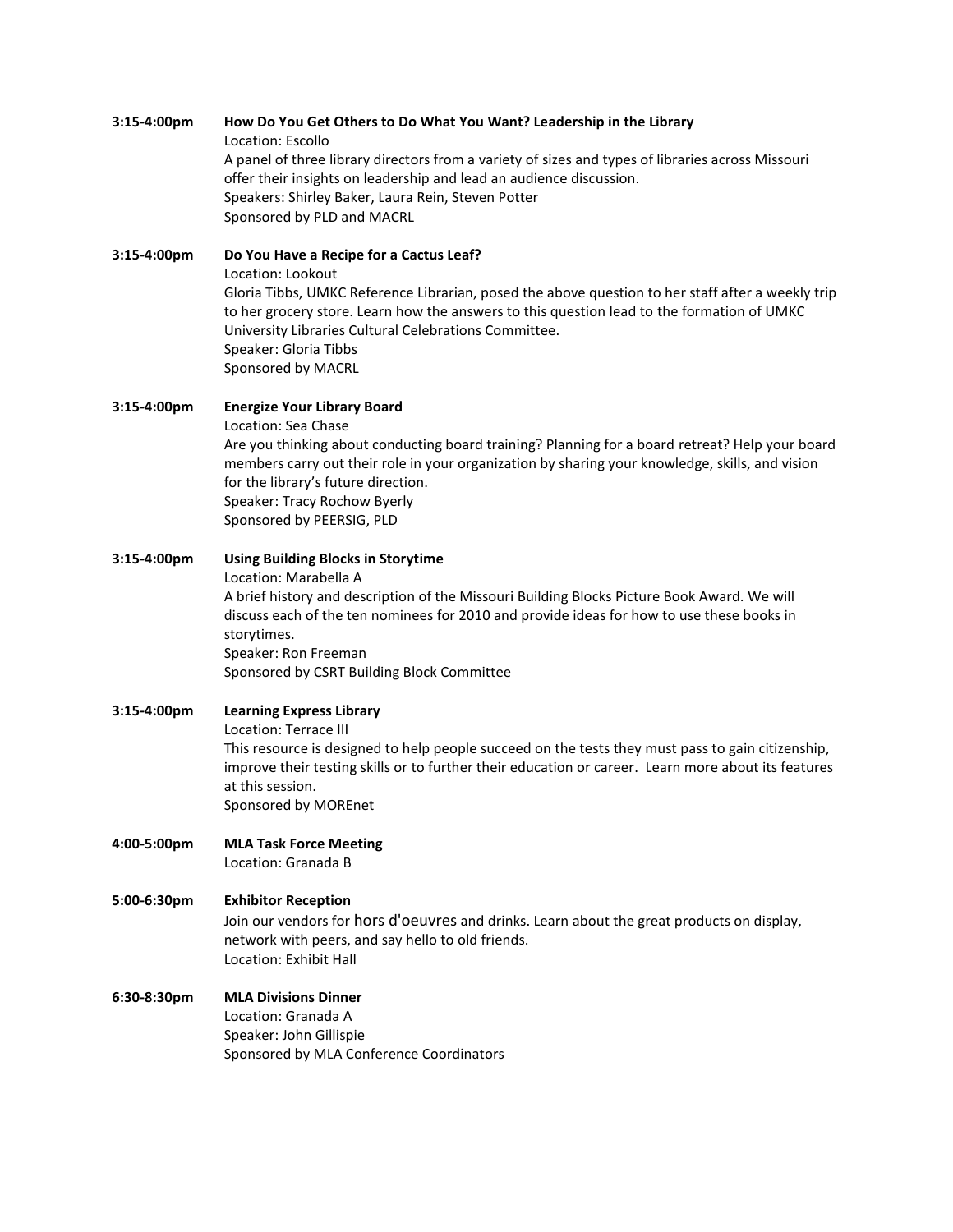# **Thursday, October 7**

- **7:30-9:00am Exhibitor Breakfast** Location: Exhibit Hall
- **7:30-8:00am Committee Meetings Budget & Finance,** Location: Madrid **Public Relations,** Location: Barcelona **Publications,** Location: Valencia **Bylaws & Handbook,** Location: Escollo **Intellectual Freedom,** Location: Lookout **Legislative,** Location: Sea Chase **Long Range Planning,** Location: Marabella A **Membership,** Location: Granada A
- **8:00-8:30am SIG Business Meetings CIT,** Location: Madrid **Tech Svs,** Location: Barcelona **CIRCILL,** Location: Valencia **Genealogy and Local History,** Location: Escollo **Government Documents,** Location: Lookout **Outreach,** Location: Sea Chase **RIS,** Location: Granada A **PEER,** Location: Granada A **Support Staff/Paraprofessional,** Location: Granada BC
- **8:00-8:45am Open Computer Lab** Location: Terrace III Check your email and more during this open lab time. Sponsored by MOREnet

## **9:00-10:45am Poster Sessions**

Location: Exhibit Hall

- $\bullet$ **Graduate Assistantships - Experience, Knowledge and More!,** Katie Schneider
- **Missouri State Agency Databases,** Annie Moots  $\bullet$
- $\bullet$ **Snapshot Day 2010: Show Me Your Library,** Kathleen O'Dell
- $\bullet$ **Digitizing Archival Materials at Missouri State University,** Shannon Mawhiney
- **Using a "No Logs" Study to Improve Customer Service,** Patricia Miller and Judy Pruitt
- **Popular Reading on the Move: Bookmobile Service at an Academic Library,** Jodie Borgerding, Emily Scharf, and Eileen Condon
- **Reference Monkey: Collecting Reference Statistics Using Survey Monkey,** Diane Hunter and Kim Cullinan
- $\bullet$ **You Got the Job - Now What?,** Vicki Gruzynski
- **E-Book Reader Petting Zoo,** Christy Schink  $\bullet$
- **To Tweet or Not to Tweet: Academic Libraries & Social Networking Sites,** Melanie Church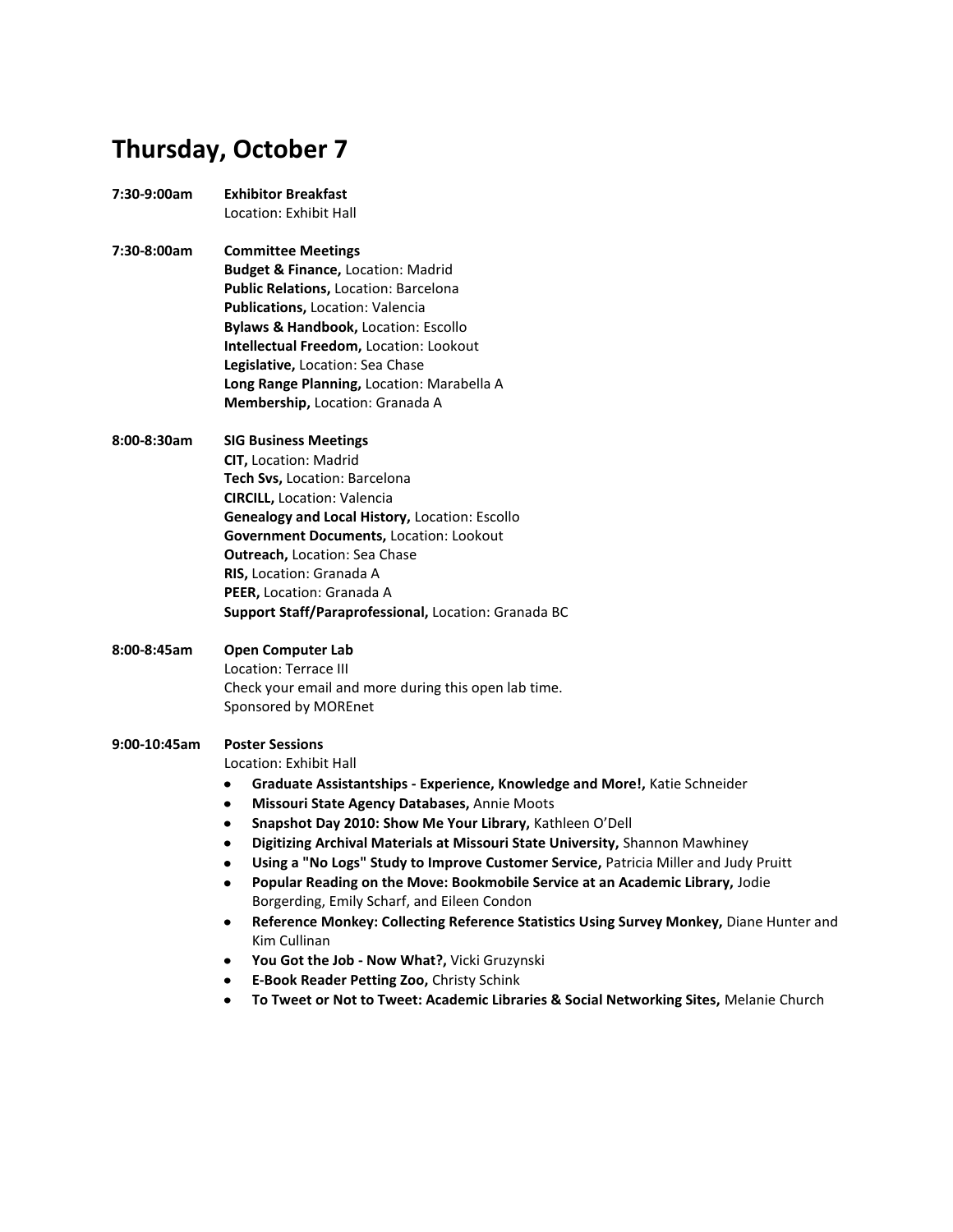| 9:00-9:45am | <b>UCM Technology Survey Results</b><br>Location: Madrid<br>A campus survey of students and faculty was conducted at the University of Central Missouri in<br>April 2010. The study explored the uses of existing technology services and gauged interest in<br>new technology. Learn more about the survey and its utilization.<br>Speaker: Alice Ruleman<br>Sponsored by CITSIG               |
|-------------|-------------------------------------------------------------------------------------------------------------------------------------------------------------------------------------------------------------------------------------------------------------------------------------------------------------------------------------------------------------------------------------------------|
| 9:00-9:45am | Don't Stop Believing: Saint Louis University Libraries' Journey with CONTENTdm<br>Location: Barcelona<br>A presentation from two SLU librarians about their experiences using CONTENTdm (OCLC's digital<br>collection management software), a program used to organize, describe, and display archival<br>images and other collections.<br>Speakers: Drew and Lori Kupsky<br>Sponsored by TSSIG |
| 9:00-9:45am | <b>Introduction to the American Community Survey</b><br>Location: Valencia<br>A discussion of the Census Bureau's replacement of the long form, including how its data are<br>gathered, disseminated and should be used.<br>Speaker: Katina Jones<br>Sponsored by Gov Docs                                                                                                                      |
| 9:00-9:45am | Becoming a Public Library Director in Missouri: Your First Year<br>Location: Escollo<br>What will your first year as a library director be like? Learn more here.<br>Speakers: Margaret Conroy and Glenda Hunt<br>Sponsored by PLD                                                                                                                                                              |
| 9:00-9:45am | Mobile Library: What's Important and What's Practical<br>Location: Lookout<br>Is it possible to use mobile technology for library services, especially for academic libraries? Learn<br>what works and what's essential in implementing mobile devices into your library services.<br>Speaker: Ying Lin<br>Sponsored by MACRL                                                                   |
| 9:00-9:45am | <b>Library Marketing Inside Out</b><br>Location: Sea Chase<br>A focus on practical tactics that can be employed inside as well as outside the library walls to<br>market to customers and how these tactics align with the marketing plan strategy.<br>Speaker: Christina Pryor<br>Sponsored by PRC                                                                                             |
| 9:00-9:45am | <b>Programming for Your Home School Community</b><br>Location: Marabella A<br>How can you meet the needs of homeschoolers, have a bundle of fun, and turn these families<br>into lifelong library supporters? Join us as we discuss great and inexpensive ideas for the largest<br>to the smallest libraries.<br>Speaker: Carrie Cline<br>Sponsored by YSD                                      |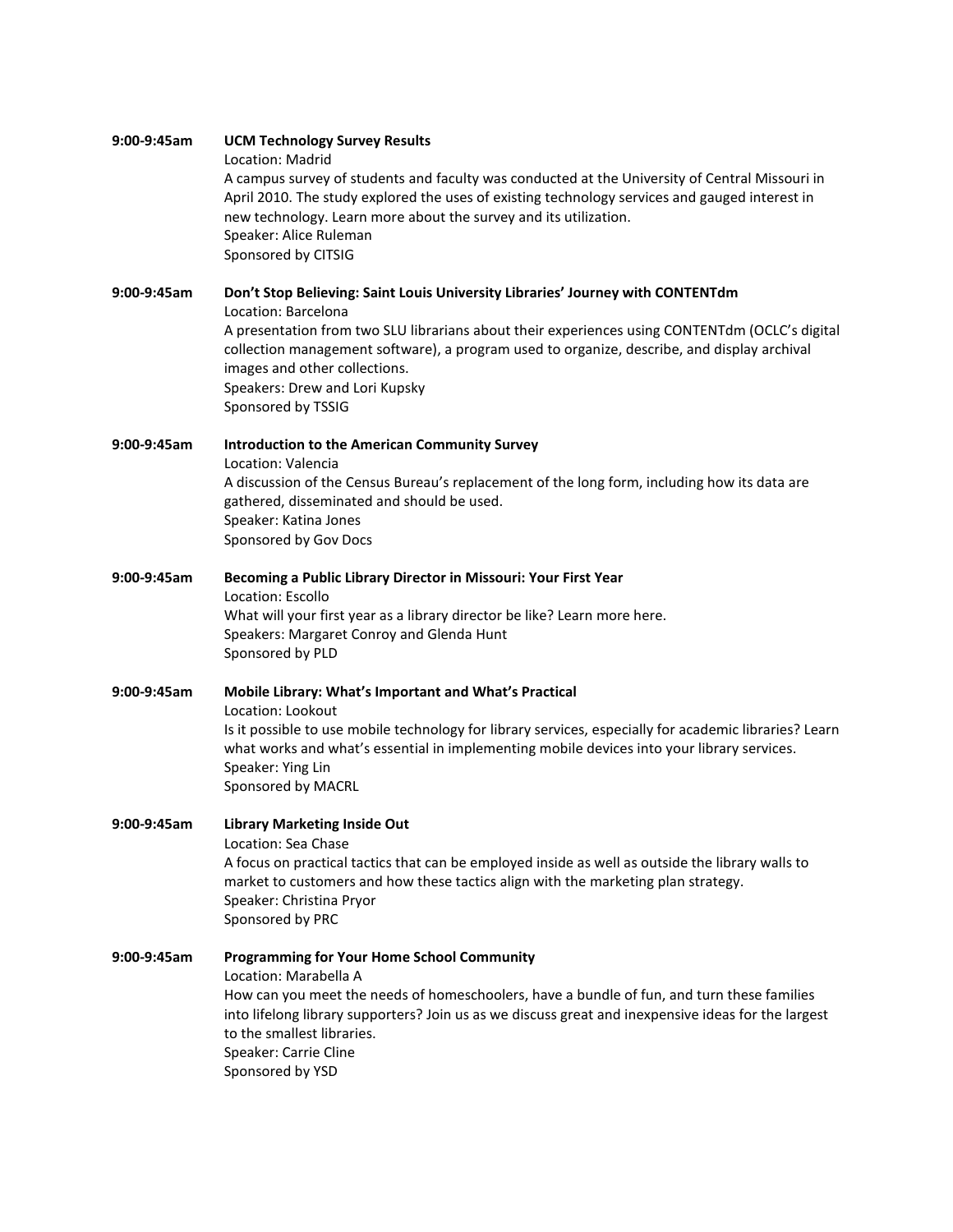#### **9:00-9:45am Let the Web Do the Work with RSS**

Location: Terrace III

Did you know that the RS in RSS stands for Really Simple? Continually monitoring websites for research or updates can be very time consuming. But there is a better way. Come see how to set up a simple Web 2.0 tool called an RSS reader and begin having all those sites come to you instead.

Sponsored by MOREnet

## **10:00-10:45am Getting Ready for RDA**

Location: Madrid

Get ready for changes in cataloging rules that may happen as soon as 2011. Hear an overview of Resource Description and Access, including changes in description, new MARC fields, FRBR concepts, and the new controlled vocabularies. Speaker: Felicity Dykas Sponsored by TSSIG

#### **10:00-10:45am Reference Purchasing: Buying What Your Users Will Use**

Location: Barcelona

Two academic librarians and one public librarian explore the complexities of purchasing reference materials that patrons will want and use in a time of multiple formats and wildly varying pricing. Speakers: Patricia Gregory, Deborah Katz, Patrick Wahl Sponsored by RISSIG

#### **10:00-10:45am Web 2.x Tools to Make You Look Cool: The Internet Strikes Back**

Location: Valencia The follow-up to the 2009's popular session on free and easily accessible web tools to enhance library service. A fun and fast-paced look at the "new" best of the web. Speaker: Cynthia Dudenhoffer Sponsored by MACRL

**10:00-10:45am Elements of an Information Literacy Program** Location: Escollo A discussion of the growing importance of information literacy in the academic library, its position in the general education curriculum, and providing for-credit courses in library research skills. Speakers: Karen Robinson, Diane Hunter, Katy Smith, Jane Theissen. Sponsored by MACRL

**10:00-10:45am Biographies 'R Us: Nonfiction Reader's Advisory** Location: Lookout Why do biographies continue to be so popular with readers? Are there different types of biographies? Come and find out what the scoop is on the perennially popular nonfiction topic. Speaker: Lucy Lockley Sponsored by RISSIG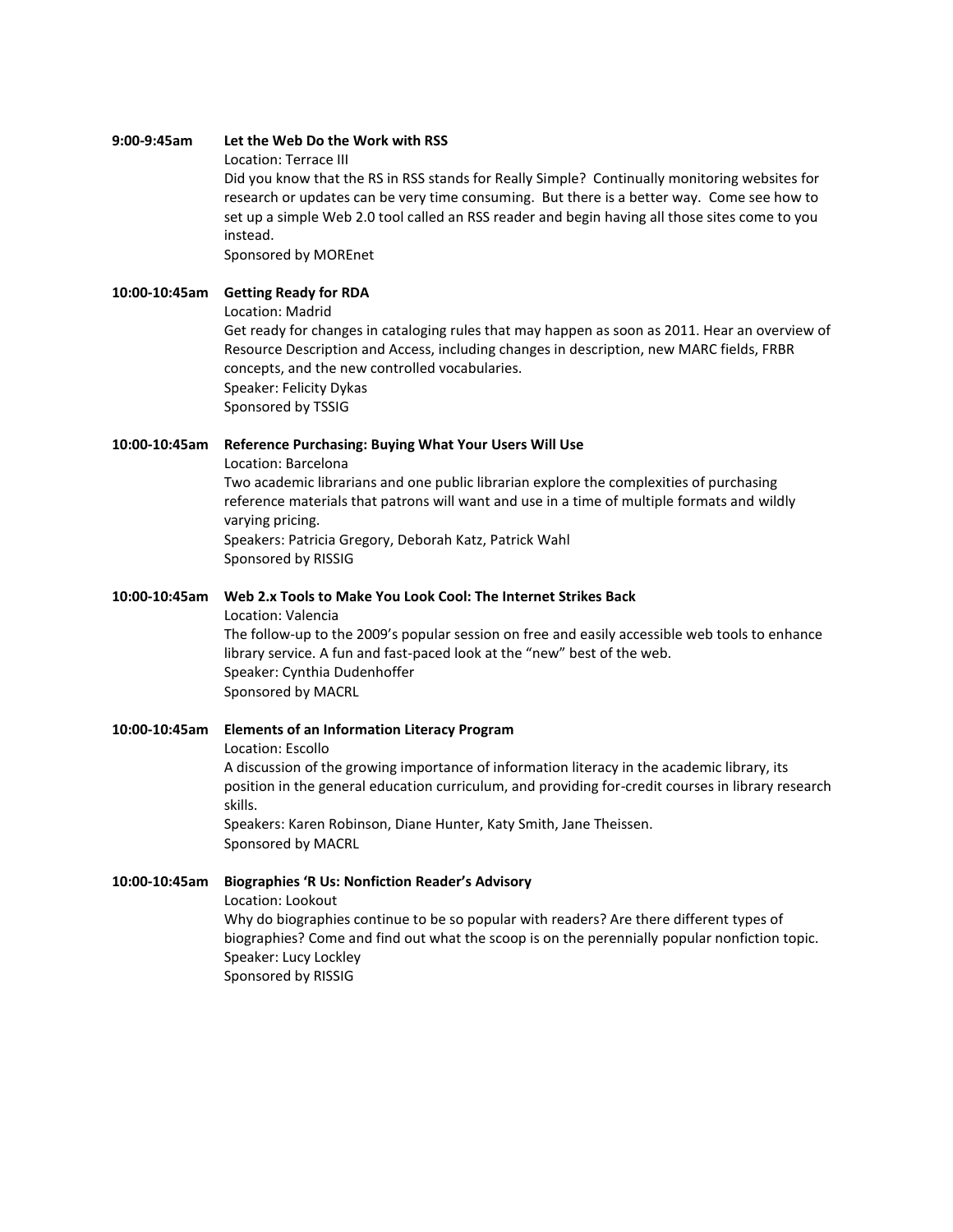#### **10:00-10:45am Great Multicultural Reads for Grades 5-8**

Location: Sea Chase

Identifying quality literature for young people is a time-consuming task and even harder is making sure that it presents positive cultural role models and offers diverse perspectives. Presenters will booktalk the best of the best in multicultural readers in grades 5-8. Speakers: Cherri Jones, Dea Borneman, JB Petty Sponsored by YSD

#### **10:00-10:45am "What is an Outcome?" A Quick Peek Into the Logic Model-Based Project**

Location: Marabella A This session offers a broad brush explanation of the logic model as a key part of the grant and project planning process. Speaker: Andy Stewart Sponsored by PLD, MACRL

- **10:00-10:45am What's New with Google Docs** Location: Terrace III Join us as we preview Google Docs, look at some of the great new features and learn how to set up a Google Docs account. Then share these tools with your patrons. Sponsored by MOREnet
- **10:00-10:45am Chalk Talk with Ed Emberley** Location: Granada B Fun and informative presentation by the 2009 Building Block winner. Sponsored by CSRT
- **11:00-11:45am Vendor Visits** Location: Exhibit Hall Make sure to stop by and see one of our many fine vendors.
- **12:00-1:15pm Thusnelda Schmidt Luncheon—Guest Speaker Shane Evans** Location: Granada A Sponsored by YSD
- **1:30-3:15pm Everyone a Leader, Everyone a Change Agent** Location: Granada B This workshop highlights several positive approaches and tools that are useful in leading, influencing, and managing change in all types of libraries, and provides an opportunity for participants to build basic skills in applying these approaches and tools. Speakers: Leo Agnew, M. Jean Darbyshire, Keith Russell Sponsored by MACRL

**1:30-2:15pm Survival Archival: Archival Processing for the Clueless Librarian** Location: Madrid Are you a librarian with an archival collection that you don't know what to do with? A representative of Missouri Digital Heritage will present techniques for archival processing and making the materials more accessible for your patrons. Speaker: Tricia Walker Sponsored by TSSIG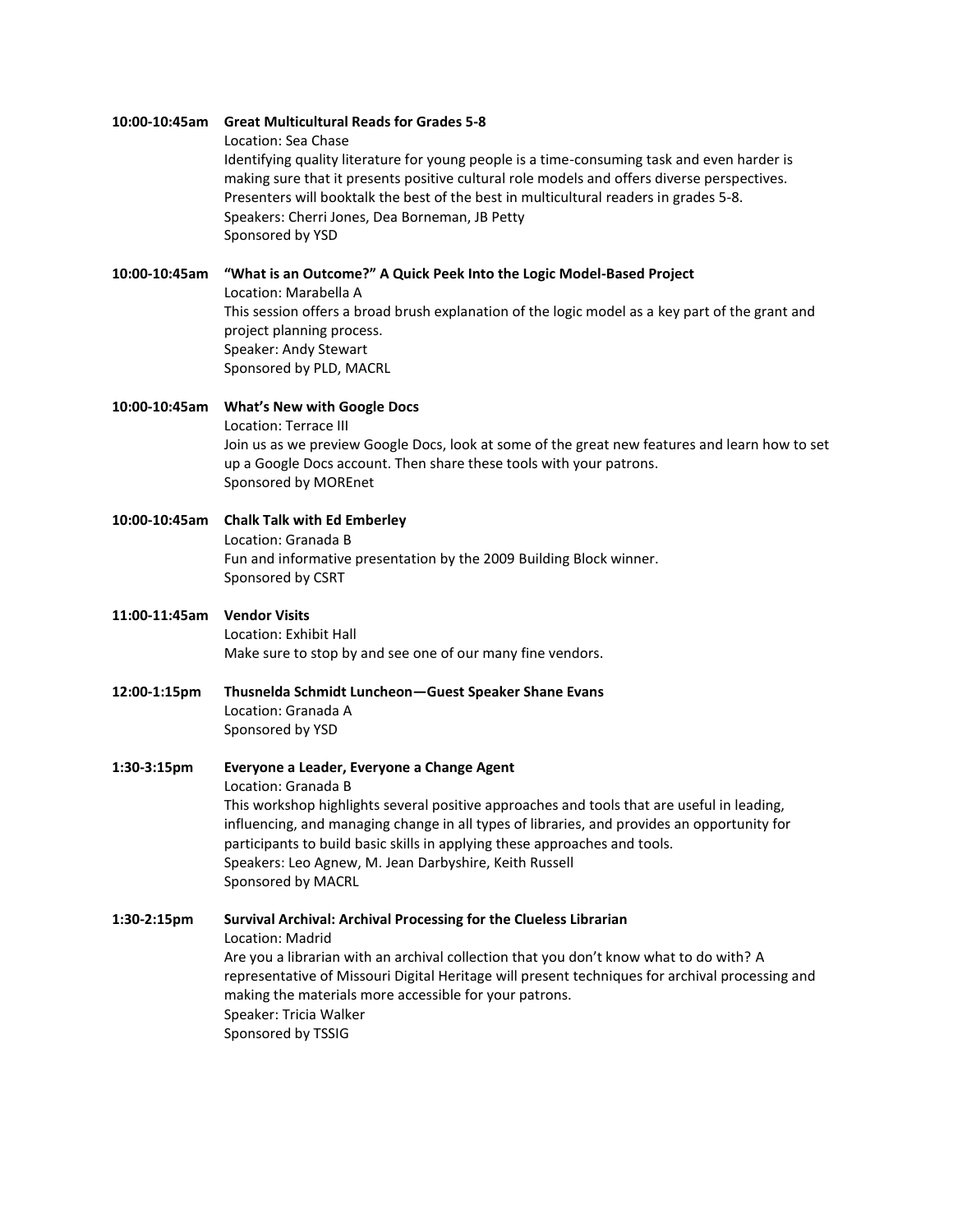#### **1:30-2:15pm Book Groups Beyond**

Location: Valencia

A look at forming book groups outside of the walls of your library. Corporate Lunch Hour Book Groups, Outreach Book Groups, and Community Book Groups will be discussed. Speaker: Kaite Stover Sponsored by Outreach SIG

## **1:30-2:15pm Developing the Faculty-Librarian Bond: Beyond Rank and Tenure** Location: Escollo A discussion on developing relationships between university faculty and librarians. Speaker: Sharon McCaslin, Candice Baldwin, Sharon Bostick, Jim Pakala Sponsored by MACRL

## **1:30-2:15pm Google Analytics: Tracking Traffic to Your Website** Location: Lookout Do you want to know if your splendidly designed web pages are seeing sufficient traffic? Stop by this session to learn how to use this free resource that tracks hits on your web pages. Speakers: Karen Robinson, Chris Niemeyer Sponsored by MARCL and CIT

## **1:30-2:15pm Missouri Open Meetings and Records Law** Location: Sea Chase A presentation on Missouri's Sunshine Laws. To whom do they apply? What is a public meeting? What is a public record? Speaker: Tom Durkin Sponsored by Intellectual Freedom Committee

## **1:30-2:15pm Top 5 (or more!) Online Tools** Location: Terrace III Join us for the fast-paced session as we preview as many great free online tools as we can in one hour. Be ready when your patrons ask "What's a YoLink?" Sponsored by MOREnet

#### **1:30-3:15pm Performer's Showcase** Location: Marabella A

## **2:30-3:15pm Table Talks**

**Rediscover the Classics,** Jenny Ellis **Interlibrary Loan: What's Going On in Resource Sharing,** Cindy Thompson **Sustainable Library Design and Operations,** Sue Pruchniki **MACRL – How Can We Serve You?,** Wendy McGrane **Show Me the World: One Courier Stop at a Time,** Susan Burton **Local History and Genealogy from the Front Lines**, Deborah Luchenbill and the GENE SIG Officers **Collaboration and Successful Planning of Library Multi-Cultural K-16 Programs,** Grace Jackson-Brown **Read More in 2011 with READMOre,** Jodie Borgdering and Sara Nielsen **The ABCs of XYZs: Reaching out to 20/30-Somethings,** Rebecca Clarke, Heather Cottle, Sharla Lair, Tracy Stout **Reference to Go: Public Librarians Working With Middle and High School Teachers and Librarians,** Paul Steensland **Adult Books for Teens,** Crystal Faris **Government Documents: Weeding for a New Era**, Tammy Stewart Location: Exhibit Hall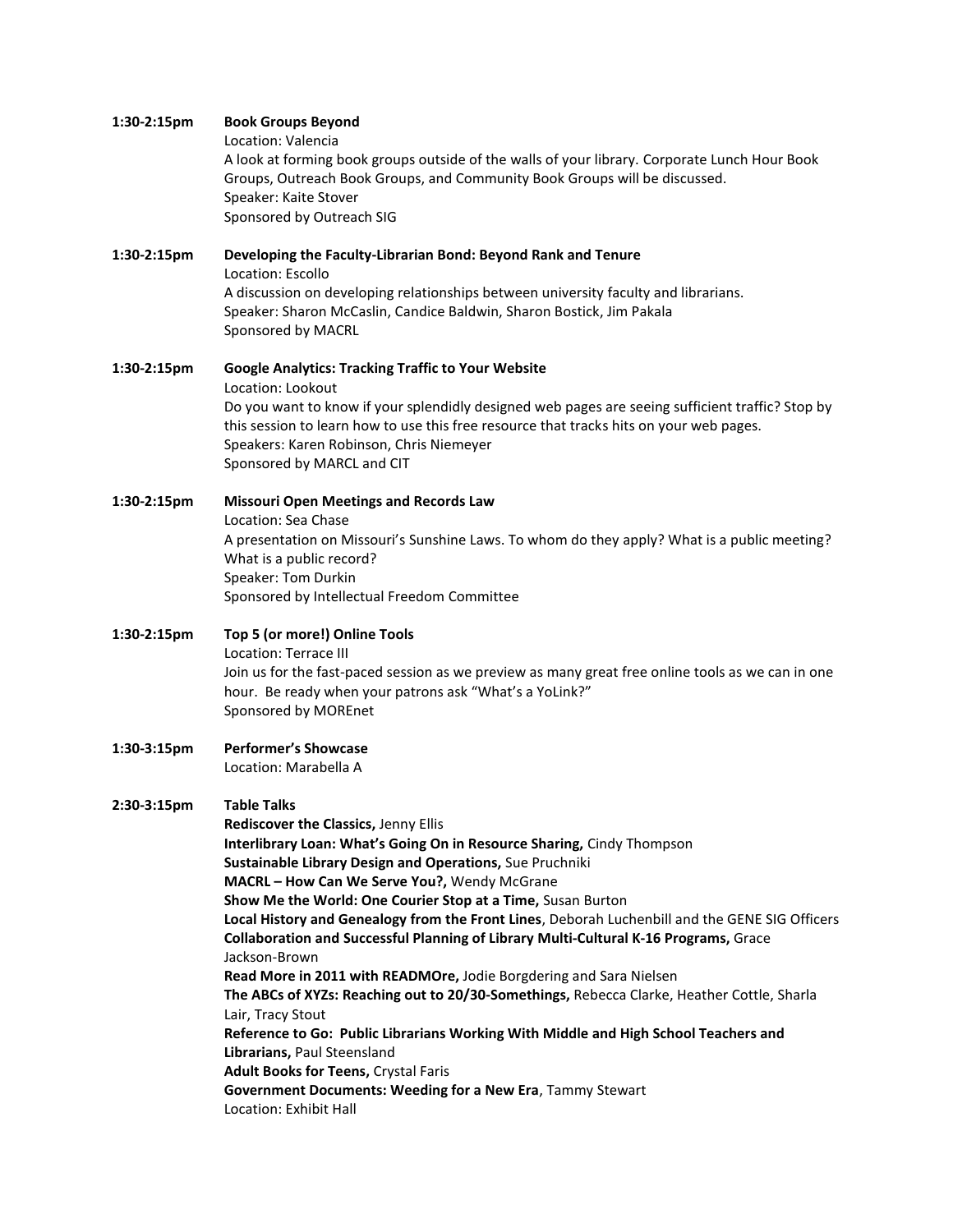## **2:30-3:15pm Positively Indispensable Resources from the United Nations** Location: Madrid In celebration of the United Nations'  $65<sup>th</sup>$  anniversary, learn about valuable UN resources available to you. Speaker: Ann Fuhrman Sponsored by Gov Docs

## **2:30-3:15pm Wolfner Library's Digital Transfer** Location: Barcelona Learn about upcoming changes in the Wolfner Library's talking book program. Speaker: Richard J. Smith Sponsored by RISSIG, CITSIG

#### **2:30-3:15pm The Revolution Will Be Cataloged: Re-Envisioning the Academic Library**

Location: Valencia This presentation describes the planning process and steps involved in revolutionizing the Smiley Memorial Library from the information "gatekeeping" mode into a  $21<sup>st</sup>$  century user-centered learning space. Speaker: Cynthia Dudenhoffer, Carrie Flaspohler Sponsored by MACRL

#### **2:30-3:15pm Show Me the Data: Turning Numbers Into Illustrations with Excel**

Location: Escollo

Does numerical data sometimes make your head spin? Learn how to visually represent database usage numbers in Excel with PivotTable and PivotChart reports in ways that make it easier for non-mathematical decision makers to understand the data. Speaker: Andrea Miller Sponsored by TSSIG

## **2:30-3:15pm Greening Missouri's Libraries** Location: Sea Chase Re-think library lighting, learn about improving indoor air quality and strategies for reducing utility bills. Also, find out about parking lots that store water. Speaker: Lisa Drew-Alton Sponsored by the Conference Planning Committee

## **2:30-3:15pm Firefox Add-ons**

Location: Terrace III Firefox, that simple little browser used to surf the web, has some incredible features and add-ons for searching and researching, as well as many other functions critical to librarians and students. Come see some of the best add-ons to beef up your Firefox functionality. Sponsored by MOREnet

## **3:15-4:15pm Vendor Visits**

Location: Exhibit Hall Come visit one of our many fine vendors.

#### **4:15-5:15pm MLA Annual Business Meeting** Location: Granada B

Open to all MLA members.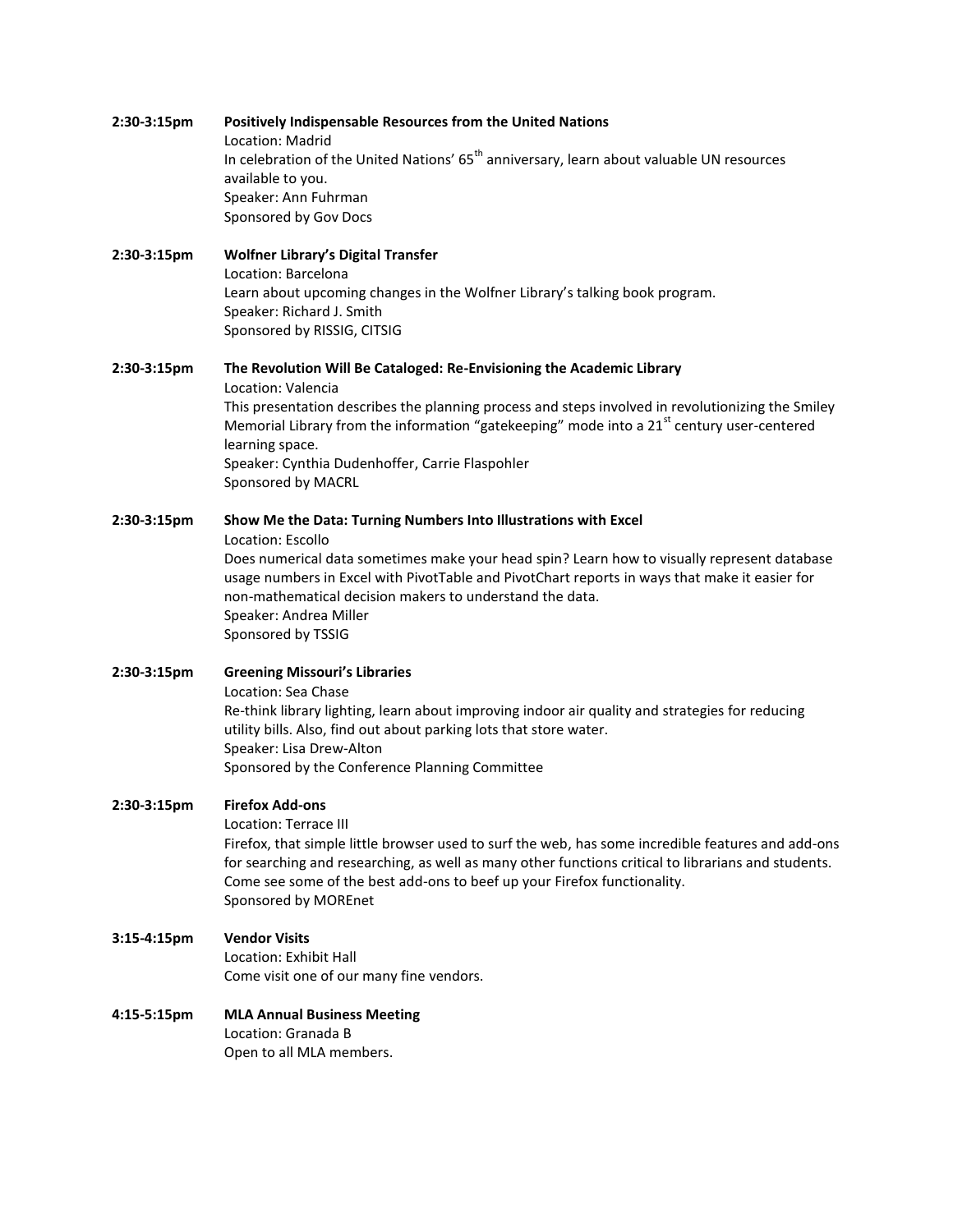| $5:15-6:45$ pm  | <b>SISLT Reception</b>                                            |
|-----------------|-------------------------------------------------------------------|
|                 | Enjoy drinks and fellowship with your colleagues.                 |
|                 | Locaation: Valencia                                               |
|                 | Sponsored by SISLT                                                |
| 7:00-9:00pm     | <b>MLA Awards Banquet</b>                                         |
|                 | Location: Granada A                                               |
|                 | Speaker: David Harrison                                           |
| $9:30-11:30$ pm | Song & Story Swap                                                 |
|                 | Location: Madrid                                                  |
|                 | A casual get-together to share stories and songs, or just listen. |
|                 | Sponsored by CSRT                                                 |

# **Friday, October 8**

| 7:30-9:00am   | MLA All Conference Breakfast-ALA President Roberta Stevens<br>Location: Granada B<br>Sponsored by MLNC                                                                                                                                                                                                                                                                                                                                                       |
|---------------|--------------------------------------------------------------------------------------------------------------------------------------------------------------------------------------------------------------------------------------------------------------------------------------------------------------------------------------------------------------------------------------------------------------------------------------------------------------|
| 9:00-9:45am   | A Race to the Top: Improving Rankings in Google Scholar<br>Location: Barcelona<br>Learn about Google's recommendations for improving rankings in Google Scholar as well as our<br>library's experience working with Google in an attempt to raise the profile of our institutions'<br>papers in the search results.<br>Speaker: Adrienne Brennecke<br>Sponsored by MACRL, CITSIG                                                                             |
| $9:00-9:45am$ | Economic Data: Positively Indispensable During a Financial Crisis<br>Location: Valencia<br>During the most recent financial crisis and recession, researchers and the public wanted financial<br>and economic information to better understand current events. Learn about FRED (Federal<br>Reserve Economic Data), a highly regarded and comprehensive source of economic data and how<br>to use it.<br>Speaker: Katrina Stierholz<br>Sponsored by Gov Docs |
| 9:00-9:45am   | The Role of the Academic Library in the Future: Perspectives From a Sabbatical Visit in the<br><b>United Kingdom</b><br>Location: Escollo<br>Learn how academic libraries are changing in the United Kingdom. Emphasis will be given to how<br>libraries are changing due to the use of technology, the emphasis on active, collaborative<br>learning and the future role of the book.<br>Speaker: Genie McKee<br>Sponsored by MACRL                         |
| 9:00-9:45am   | Library Services for Kids with Print Disabilities<br>Location: Lookout<br>Literacy is important for everyone, even kids who can't use standard printed literary materials.<br>Wolfner Library offers a presentation on how you can help serve your young patrons who can't<br>use standard printed materials.<br>Speaker: Elizabeth A. Lang<br>Sponsored by RISSIG, CSRT                                                                                     |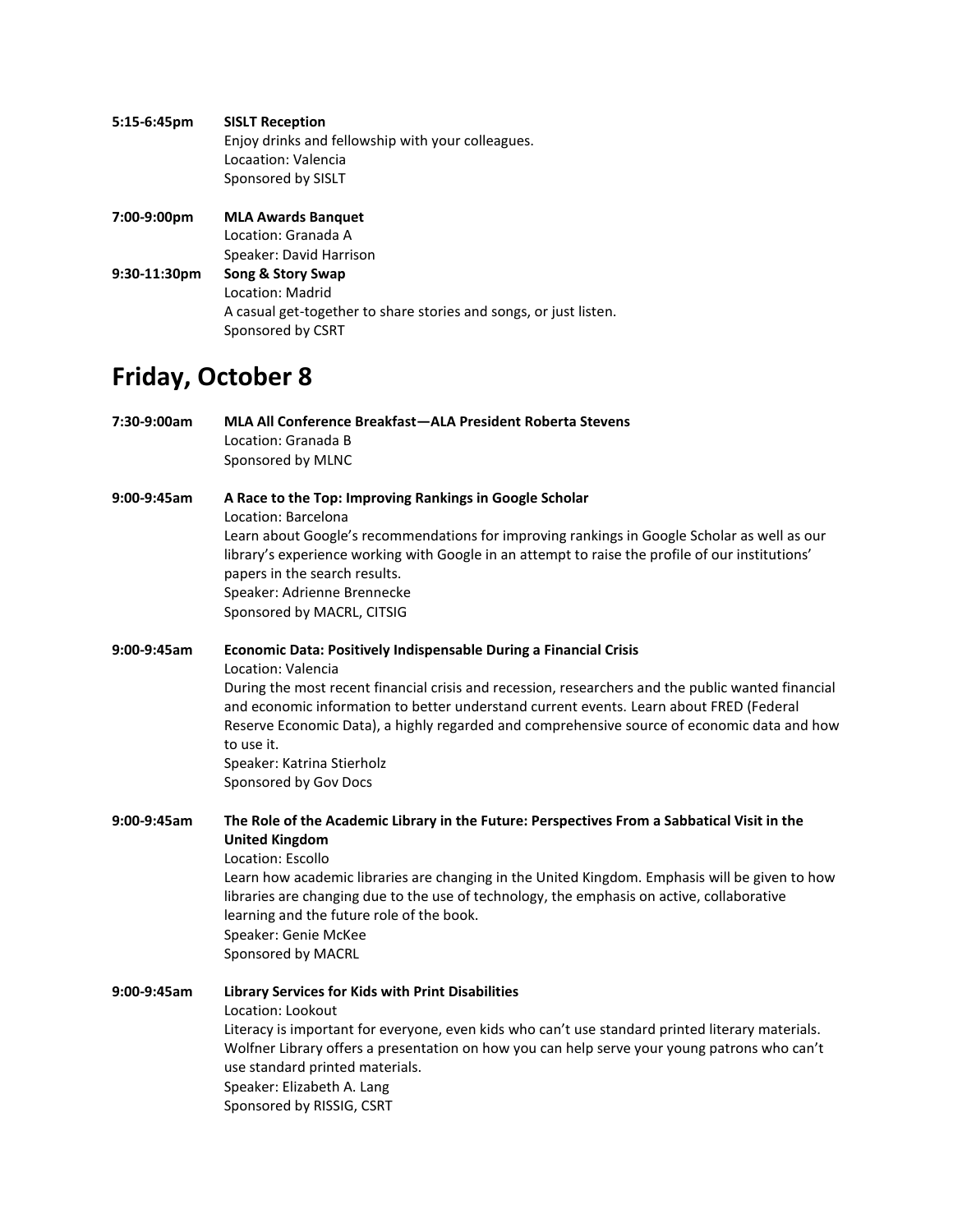| $9:00-9:45am$ | <b>E-Books: Loaning, Licensing and Listening</b><br>Location: Sea Chase<br>A presentation about e-book vendors, how e-books are borrowed via interlibrary loan, licensing<br>issues, and the ramifications for libraries.<br>Speaker: Linda Tarantino<br>Sponsored by CircILL, PLD                                                                                                                            |
|---------------|---------------------------------------------------------------------------------------------------------------------------------------------------------------------------------------------------------------------------------------------------------------------------------------------------------------------------------------------------------------------------------------------------------------|
| 9:00-9:45am   | Squeeze, Splash, Stomp-Wow! Sensory Learning and Literacy<br>Location: Marabella A<br>The founders of ECHO Communications explore the connection between sensory experiences<br>and learning. Use these connections to create activities you can incorporate into storytimes to<br>enhance early literacy and other kindergarten-readiness skills.<br>Speaker: Marta Gore, Laura Stephens<br>Sponsored by YSD |
| 9:00-9:45am   | <b>Open Computer Lab</b><br>Location: Terrace III<br>Check your email and more during this open lab time.<br>Sponsored by MOREnet                                                                                                                                                                                                                                                                             |
| 10:00-10:45am | Update from the Computers in Libraries 2010 Conference<br>Location: Madrid<br>Discussion of ideas culled from the Washington, DC, conference on the use of technology to<br>enhance learning and information fluency in libraries.<br>Speakers: Jodie Borgerding, Gail Keutzer<br>Sponsored by CITSIG                                                                                                         |
| 10:00-10:45am | <b>Information and Media Freedom</b><br>Location: Barcelona<br>A discussion on matters of information and media freedom from the executive director of the<br>National Freedom of Information Coalition.<br>Speaker: Professor Charles N. Davis<br>Sponsored by Intellectual Freedom Committee                                                                                                                |
| 10:00-10:45am | Lighthouses, Taxation, Women's Rights and Molasses: Finding and Using Government<br><b>Documents as Primary Sources</b><br>Location: Valencia<br>Government documents don't usually come to mind when searching for primary sources. Learn<br>about print and digital resources for government documents, both free and fee-based.<br>Speaker: Sandy Schiefer<br>Sponsored by Gov Docs                        |
| 10:00-10:45am | <b>Making It Happen-Fast!</b><br>Location: Escollo<br>Have a great idea, but you don't think you can get it done at your library? Join us for some ideas<br>on how you can work to make things happen at your library.<br>Speakers: Brent Husher, Cindy Thompson<br>Sponsored by MACRL                                                                                                                        |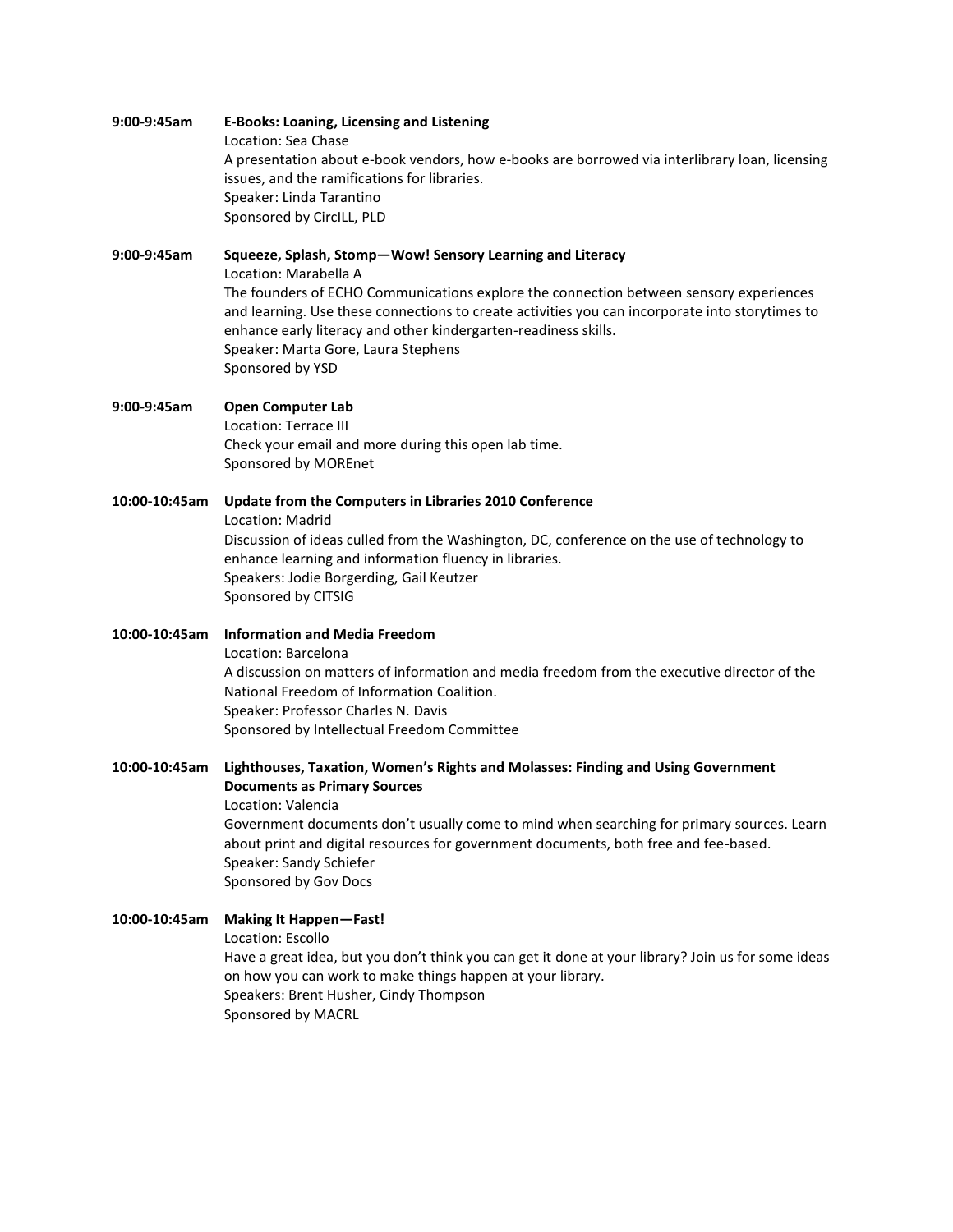#### **10:00-10:45am WALL-E Hits the Stacks: Implementing a Robotic System for Collection Storage and Retrieval** Location: Lookout

Which way do you turn when your library is out of space and continues to grow in both collections and users? To the non-human alternative, of course. Learn what impact a robot has on services. Speakers: Bonnie Postlethwaite, Stuart Hinds

Sponsored by MACRL

## **10:00-10:45am Programming for the Spectrum**

Location: Sea Chase It is estimated that one of every 90 children has Autism Spectrum Disorder (ASD). Learn about characteristics of children with ASD, challenges for their families in utilizing library services, and how children's staff can enhance the quality of library visits for all children. Speaker: Heather Dieffenbach Sponsored by YSD

## **10:00-10:45am Great Read-Alouds for Storytime!** Location: Marabella A A Caldecott Committee member presents some of the top choices for storytime use. Suggested activities will be included with each book. Speaker: Brandy Sanchez Sponsored by CSRT

#### **10:00-10:45am What We Love About Gale** Location: Terrace III

The Gale periodical research tools available through MOREnet are packed with useful features. Join us for this informational session as we demonstrate some of the MOREnet Trainer's favorite features including tracking searches with RSS feeds, using the built in dictionary, searching by publication and generating citations. Sponsored by MOREnet

## **11:00-11:45am Leading a Science Fiction Discussion Group** Location: Madrid The presenter will discuss the characters, plot, and themes of Starship Troopers and provide suggestions on how to lead a productive book discussion group. Speaker: Tom Pearson Sponsored by RISSIG

## **11:00-11:45am New Ways of Organizing Library Collections: The Topeka and Shawnee Public Library's (TSPL) Pilot Neighborhood Project**

Location: Barcelona Description and update of TSPL's reorganization project, wherein they combined a bookstore approach with a Dewey classification approach to develop a new way to organize materials in order to create a more user-friendly collection and increase circulation. Speaker: Dawn Sanders, Jenny Ellis Sponsored by TSSIG

## **11:00-11:45am Free Means Free: An Overview of Open Source Technologies**

Location: Valencia Want to add capability, increase flexibility, and reduce cost all at the same time? Learn about open source desktop and web-based applications, library management systems and more. Speakers: Brent Husher, Jon Goodell Sponsored by MACRL